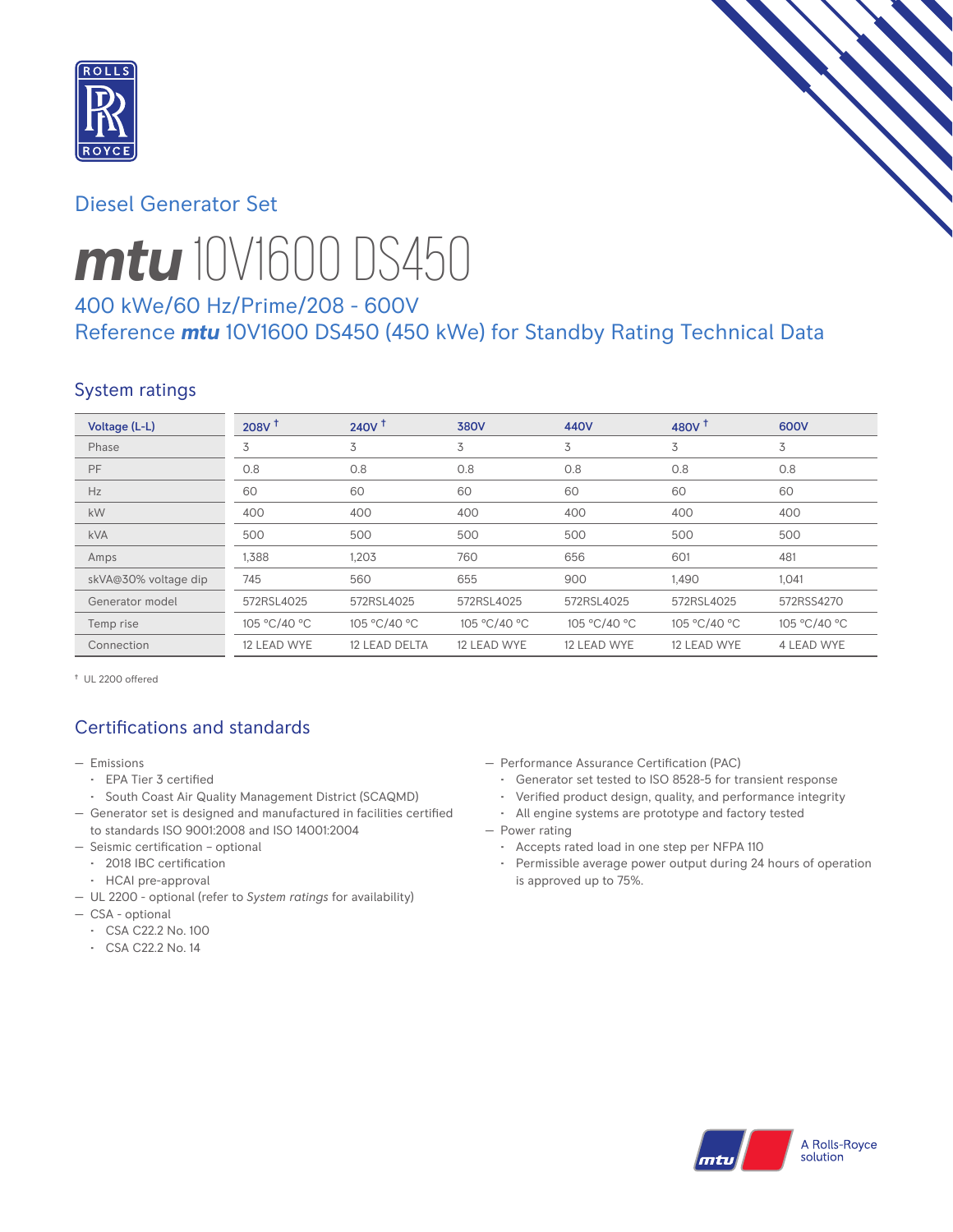## Standard features \*

- Single source supplier
- Global product support
- Two (2) Year/3,000 Hour Basic Limited Warranty
- 10V1600 diesel engine
	- 17.5 liter displacement
	- Common rail fuel injection
	- 4-cycle
- Engine-generator resilient mounted
- Complete range of accessories
- Cooling system
- Integral set-mounted
	- Engine-driven fan

# Standard equipment \*

#### Engine

- Air cleaners
- Oil pump
- Oil drain extension and shut-off valve
- Full flow oil filter
- Closed crankcase ventilation
- Jacket water pump
- Thermostats
- Blower fan and fan drive
- Radiator unit mounted
- Electric starting motor 24V
- Governor electronic isochronous
- Base formed steel
- SAE flywheel and bell housing
- Charging alternator 24V
- Battery box and cables
- Flexible fuel connectors
- Flexible exhaust connection
- EPA certified engine

#### **Generator**

- NEMA MG1, IEEE, and ANSI standards compliance for temperature rise and motor starting
- Sustained short circuit current of up to 300% of the rated current for up to 10 seconds
- Self-ventilated
- Superior voltage waveform
- Digital, solid state, volts-per-hertz regulator
- Brushless alternator with brushless pilot exciter
- 4 pole, rotating field
- 105 °C maximum prime temperature rise
- 1-bearing, sealed
- Flexible coupling
- Full amortisseur windings
- 125% rotor balancing
- 3-phase voltage sensing
- $\pm$  0.25% voltage regulation no load to full load
- 100% of rated load one step
- 5% maximum total harmonic distortion
- Generator
	- Brushless, rotating field generator
	- 2/3 pitch windings
	- Permanent Magnet Generator (PMG) supply to regulator
- 300% short circuit capability
- Digital control panel(s)
	- UL recognized, CSA certified, NFPA 110
	- Complete system metering
	- LCD display

### Digital control panel(s)

- Digital metering
- Engine parameters
- Generator protection functions
- Engine protection
- CANBus ECU communications
- Windows®-based software
- Multilingual capability
- Communications to remote annunciator
- Programmable input and output contacts
- UL recognized, CSA certified, CE approved
- Event recording
- IP 54 front panel rating with integrated gasket
- NFPA 110 compatible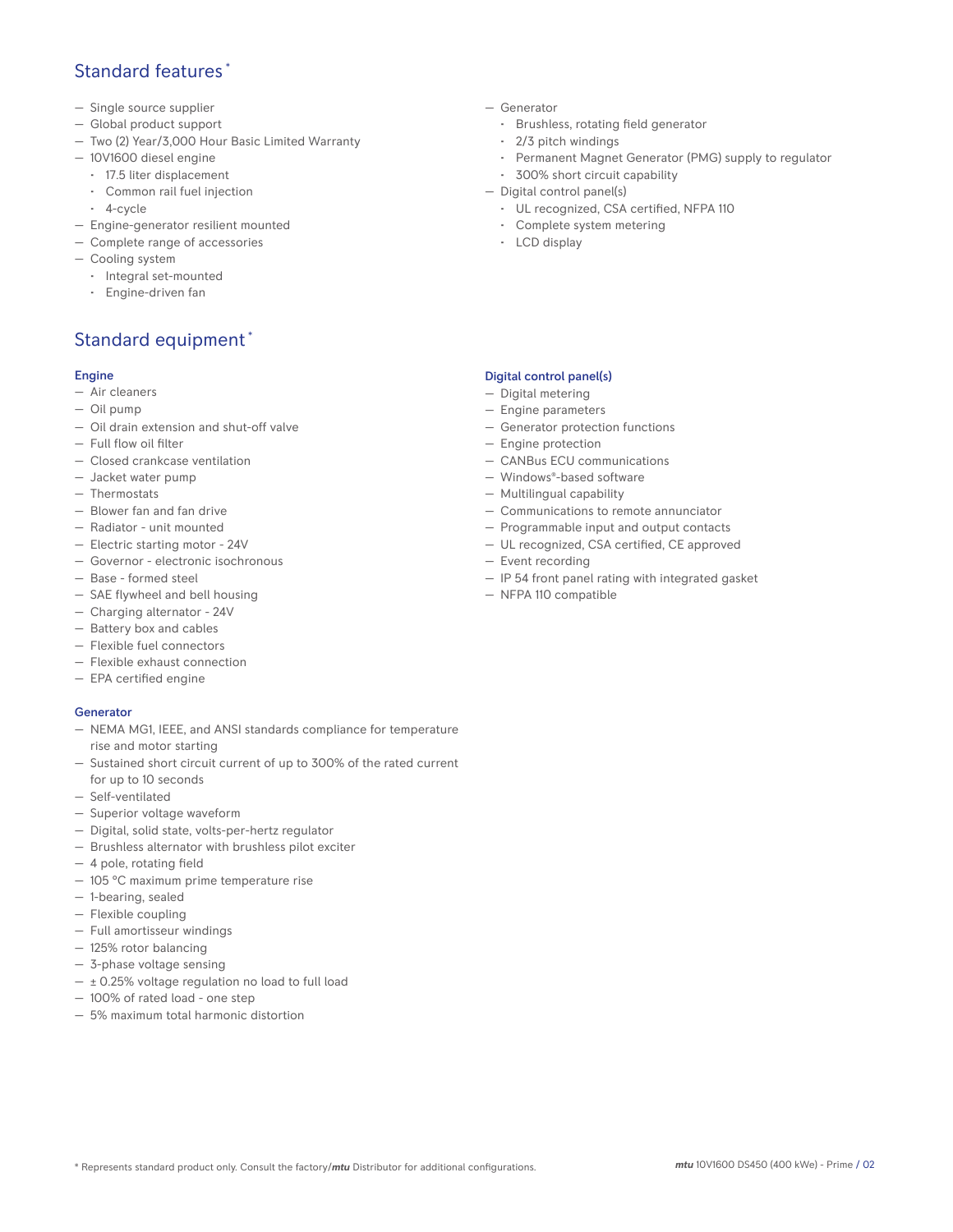# Application data

#### Engine

| Manufacturer                | mtu                           |
|-----------------------------|-------------------------------|
| Model                       | 10V1600G70S                   |
| Type                        | 4-cycle                       |
| Arrangement                 | $10-V$                        |
| Displacement: L (cu in)     | 17.5 (1,068)                  |
| Bore: cm (in)               | 12.2(4.8)                     |
| Stroke: cm (in)             | 15(5.91)                      |
| Compression ratio           | 17.5:1                        |
| Rated rpm                   | 1.800                         |
| Engine governor             | electronic isochronous (ADEC) |
| Maximum power: kWm (bhp)    | 511 (685)                     |
| Steady state frequency band | ± 0.25%                       |
| Air cleaner                 | dry                           |
|                             |                               |

## Liquid capacity

| Total oil system: L (gal)             | 61(16)      |
|---------------------------------------|-------------|
| Engine jacket water capacity: L (gal) | 60 (15.9)   |
| System coolant capacity: L (gal)      | 99.3 (26.2) |

#### Electrical

| Electric volts DC                                            | 24    |
|--------------------------------------------------------------|-------|
| Cold cranking amps under -17.8 $^{\circ}$ C (O $^{\circ}$ F) | 1.050 |
| Batteries: group size                                        | 4D    |
| Batteries: quantity                                          |       |
|                                                              |       |

#### Fuel system

| Fuel supply connection size    | $-10$ JIC 37 $\degree$ female   | Gas volume at stack temperature: $m^3/m$ in (CFM)           | 95(3,369) |
|--------------------------------|---------------------------------|-------------------------------------------------------------|-----------|
|                                | M20 x 1.5 male adapter provided | Maximum allowable back pressure at                          |           |
| Fuel return connection size    | -6 JIC 37° female               | outlet of engine, before piping: kPa (in. H <sub>2</sub> O) | 8.5(34.1) |
|                                | M14 x 1.5 male adapter provided |                                                             |           |
| Maximum fuel lift: m (ft)      | 5(16)                           |                                                             |           |
| Recommended fuel               | diesel #2                       |                                                             |           |
| Total fuel flow: L/hr (gal/hr) | 401.3 (106)                     |                                                             |           |
|                                |                                 |                                                             |           |

#### Fuel consumption

|                      | <b>I GET CONSUMPTION</b>                                             |              |
|----------------------|----------------------------------------------------------------------|--------------|
| ū                    | At 100% of power rating: L/hr (gal/hr)                               | 102(27)      |
| S                    | At 75% of power rating: L/hr (gal/hr)                                | 82 (21.7)    |
| e                    | At 50% of power rating: L/hr (gal/hr)                                | 59 (15.7)    |
| V                    |                                                                      |              |
| 3)                   | Cooling - radiator system                                            |              |
| 3)                   | Ambient capacity of radiator: °C (°F)                                | 50 (122)     |
| 1)                   | Maximum restriction of cooling air:                                  |              |
| :1                   | intake and discharge side of radiator: kPa (in. H <sub>2</sub> O)    | 0.2(0.8)     |
| 0                    | Water pump capacity: L/min (gpm)                                     | 466 (123)    |
| C)                   | Heat rejection to coolant: kW (BTUM)                                 | 225 (12,795) |
| 5)                   | Heat rejection to after cooler: kW (BTUM)                            | 101(5,744)   |
| ℅                    | Heat radiated to ambient: kW (BTUM)                                  | 51.8 (2,946) |
| .<br>V               | Fan power: kW (hp)                                                   | 17.9(24)     |
|                      | Air requirements                                                     |              |
| 6)                   | Aspirating: *m <sup>3</sup> /min (SCFM)                              | 34 (1,187)   |
| 9)                   | Air flow required for radiator                                       |              |
| .2)                  | cooled unit: *m <sup>3</sup> /min (SCFM)                             | 642 (22,672) |
|                      | Remote cooled applications; air flow required for                    |              |
|                      | dissipation of radiated generator set heat for a                     |              |
| 24                   | maximum of 25 °F rise: *m <sup>3</sup> /min (SCFM)                   | 188 (6,643)  |
| 50                   |                                                                      |              |
| ŀD<br>$\overline{2}$ | * Air density = $1.184 \text{ kg/m}^3$ (0.0739 lbm/ft <sup>3</sup> ) |              |
|                      | <b>Exhaust system</b>                                                |              |
|                      | Gas temperature (stack): °C (°F)                                     | 459 (858)    |
| ıle                  | Gas volume at stack temperature: m <sup>3</sup> /min (CFM)           | 95 (3,369)   |
| эd                   | Maximum allowable back pressure at                                   |              |
|                      |                                                                      |              |